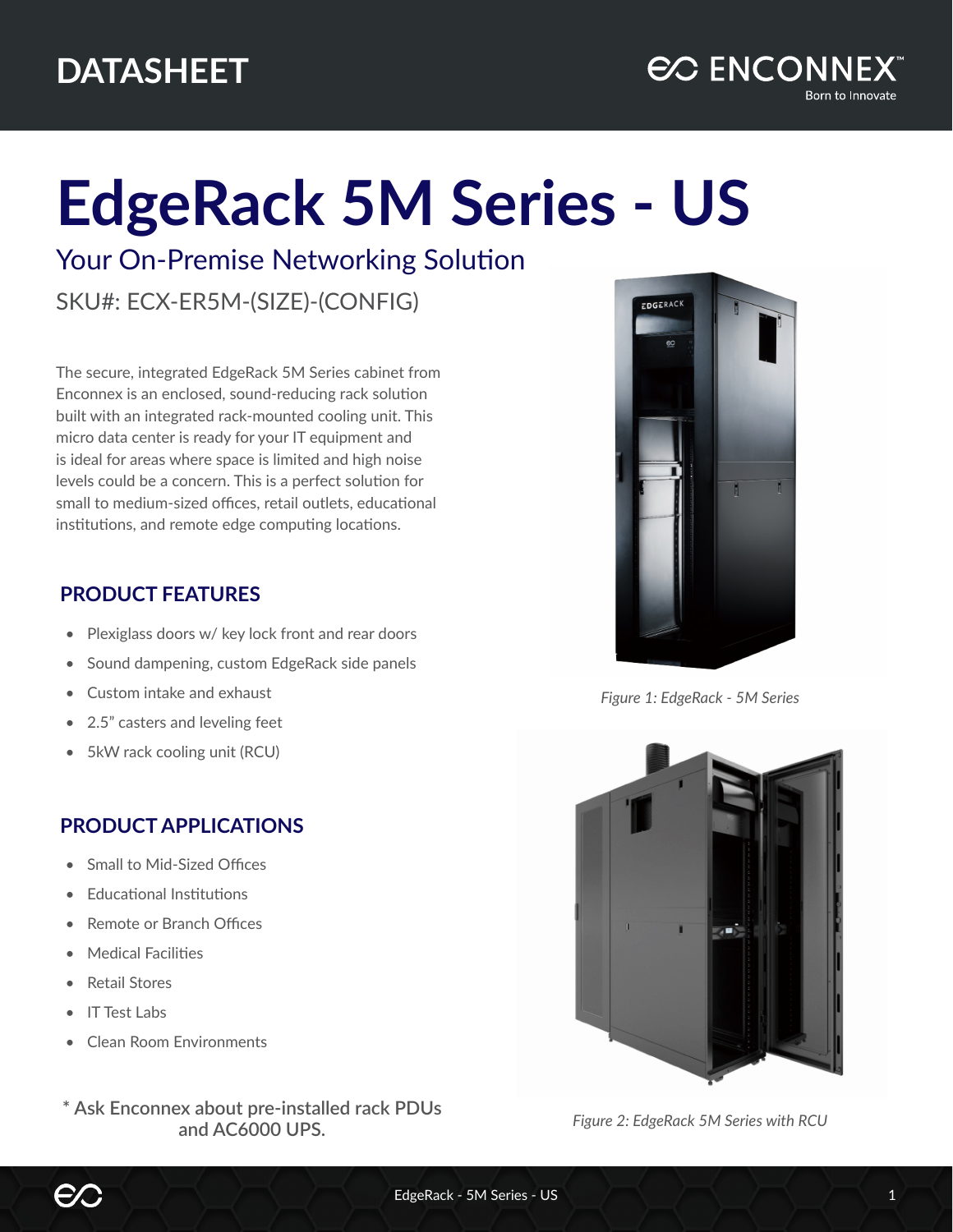#### **EDGERACK 5M SERIES SOLUTION BENEFITS**

- **• Smart Cabinet Solution:** The entire IT infrastructure (network, storage, and computing) can be housed in one enclosed cabinet that works in traditional and nontraditional IT spaces.
- **• Plug-and-Play:** The EdgeRack Integrated Cabinet is a plug-and-play module that requires almost zero setup time and allows for the rapid deployment of IT equipment.
- **• Security:** Cabinet security is easily maintained with front and rear locking door handles and side panels. Improve the management and maintenance of critical IT equipment, resulting in increased efficiency and uptime.
- **• Cooling:** Designed with the capacity to cool up to 5kW of computing power in an 11U rack footprint, the Enconnex RCU leads the industry in in-rack cooling capacity within a small form factor.

#### **PHYSICAL SPECIFICATIONS**

| <b>Physical</b>                   | <b>Specs</b>                                                                                 |
|-----------------------------------|----------------------------------------------------------------------------------------------|
| <b>Cabinet Dimensions (W x D)</b> | 23.62 x 47.24 inches (600mm x 1200mm)                                                        |
| <b>Cabinet Heights</b>            | 42U, 45U and 48U option (31U, 34U, 37U usable)                                               |
| <b>Max Load Capacity</b>          | 2998 lbs or 1360 kg                                                                          |
| <b>RCU Height</b>                 | 11U - Top of rack mount                                                                      |
| <b>RCU Cooling Capacity</b>       | 5 kW                                                                                         |
| <b>RCU Voltage</b>                | 208-240V                                                                                     |
| <b>RCU AC Frequency</b>           | 60Hz                                                                                         |
| <b>Parts Included</b>             | Front/Rear plexiglass doors, side panels, intake and exhaust,<br>2.5" casters, leveling feet |
| <b>Hardware Included</b>          | Yes                                                                                          |
|                                   |                                                                                              |

#### **EDGERACK 5M SERIES - HARDWARE INCLUDED**

| <b>Hardware</b>                 | Quantity      |
|---------------------------------|---------------|
| M6 Cage Nuts                    | 50 PCS        |
| <b>Screws for M6 Cage Nuts</b>  | <b>50 PCS</b> |
| <b>Washers for M6 Cage Nuts</b> | <b>50 PCS</b> |
| <b>Anchoring Brackets</b>       | 1 Set         |
| <b>M8 Bolts</b>                 | 4 PCS         |
| <b>M8 Washers</b>               | 4 PCS         |
|                                 |               |

#### **RCU - HARDWARE INCLUDED**

| <b>Hardware</b>                       | Quantity |
|---------------------------------------|----------|
| <b>Exhaust Duct</b>                   | 1 PCS    |
| <b>Temperature Humidity</b><br>Sensor | 1 PCS    |
| <b>Water Drainage Hose</b>            | 1 PCS    |

**EC**